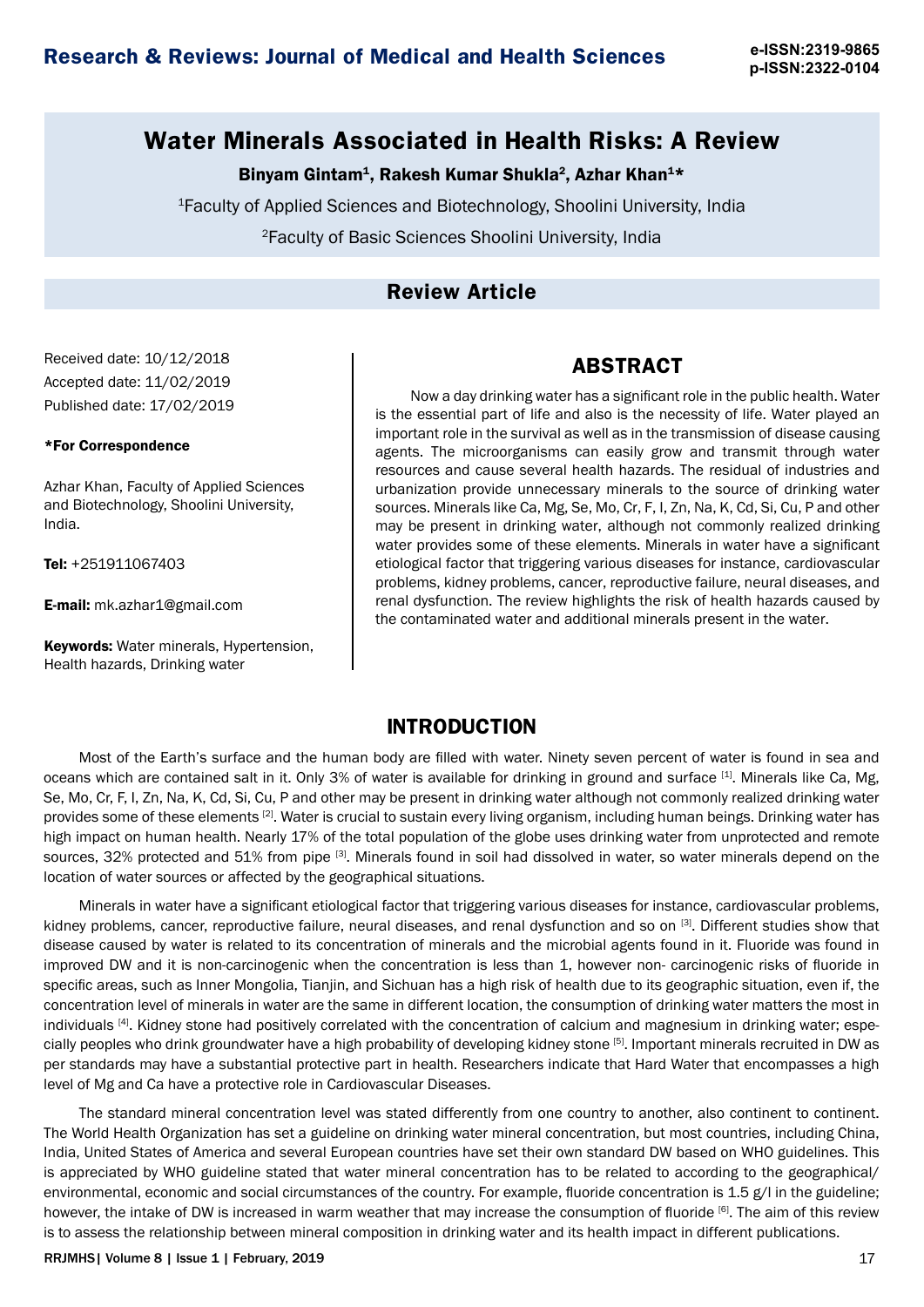**p-ISSN:2322-0104**

In 2004, WHO recommended the minimum and maximum level of any desired minerals standard in drinking water? The optimum amount of Mg in drinking water is 20-30 mg/l and minimum are 10 mg/l, and for Calcium 50 mg/l is the optimum level of concentration in DW, however less than 20 mg/l is not acceptable for health. The total dissolved salt concentration (TDS) should be in between, of 2 up to 4 mmol/l<sup>[7]</sup>. In some countries where less amount of groundwater was used desalinated water from the sea or rain. A study in Israel indicates that over 75% of tap water source were desalinated water which has less amount of minerals in it, even this water removes above 60% of mineral from food when used for cooking. The survey shows a significant level of serum Mg was decreased in cases that used desalinated water for cooking and drinking [8].

### **METHOD**

The This review explored the association of drinking water and risk of a health-related effect on peoples who are drinking water from surface water, spring, tap water, ponds or tube wells and rainwater in different places. Selected drinking water mineral was discussed in this review due to their clinical importance and widely available data in different journals.

The articles reviewed from databases included: PubMed, Web of Science, and Google Scholar, WHO web site, EBSCO host, Science Direct, Google Search, and the articles selected to this review with their convenience. Different associations, National and State department of health websites were also searched for relevant publications.

About 166 journals and health websites that related to drinking water were reviewed. The papers were categorized under sources of drinking water (tap water, spring, well, bottled water and ponds) consumed as drinking water, and minerals dissolved in the drinking water. Perhaps, there were lots of journal and other documents reviewed for this review, but only selected journals related to specific minerals and type of drinking were used for this review (Table 1).

| s.no.        | <b>Minerals</b>  | Tap water | wells | <b>Bottled</b> | <b>Spring</b> | Pond | <b>Total</b> |
|--------------|------------------|-----------|-------|----------------|---------------|------|--------------|
|              | Calcium          |           | 3     | 3              | 5             | 4    | 18           |
|              | Sodium           | 6         | 4     | 5              | 4             | 3    | 22           |
|              | <b>Magnesium</b> | っ         | 3     | 3              | ⌒             | ⌒    | 13           |
|              | Phosphate        | ⌒         | 4     | 5              | 6             | 3    | 21           |
|              | <b>Chlorine</b>  |           | 5     | 5              | ີ             | 3    | 20           |
|              | Copper           |           | 4     | 5              | Δ             | 5    | 22           |
|              | <b>Iron</b>      |           | 5     | 4              | 5             | 3    | 20           |
|              | <b>Zinc</b>      | っ         | っ     | 4              | ⌒             | 3    | 14           |
|              | <b>Fluoride</b>  | З         | 3     | 5              | っ             | ⌒    | 16           |
| <b>Total</b> |                  | 32        | 33    | 39             | 34            | 28   | 166          |

Table 1: Type of Water Sources, and Reviewed Journals and Sites

## **INORGANIC ELEMENTS IN DRINKING WATER AND RISK IN HEALTH**

### Magnesium and its health risk

In intracellular cation Magnesium (Mg) is the next most ample minerals (next to potassium) and the fourth most abundant cation in the body. Prolonged exposure in a low level of Mg in DW may elevate the chance of risk for hypertension, dyslipidemia and type two DM [9]. Scientifically known that Mg has a significant role in the control of cardiac excitability, neuromuscular transmission, vasomotor tone, and blood pressure, among other functions. It is a co-factor for more than 300 cellular enzymes involved in cellular energy production and membrane functions [10]. Different studies show that there is significant proof in the inverse association of Mg level in drinking water and cardiovascular mortality [11,12]. When there is an extensive body exercise and high intake of protein may increase the acid load that leads to decreased Mg reabsorption and causes lower homeostasis in Mg. A study in Sweden indicates that there is no evidence to justify that only the Mg addition to drinking water used for the preventive purpose in CVD [13]. Different epidemiological studies indicated that the odds of death from an acute Myocardial infarction in the groups of drinking water Mg level were inversely associated [14,15].

A case-control study in Taiwan shows that there was a significant protective effect of magnesium intake from drinking water on the risk of hypertension [16]. Long-term magnesium deficiency in experimental animals potentiates responses to vasoconstrictor agents, attenuates responses to vasodilator agents, increases vascular tone and elevates blood pressure. A study in Gujarat, India on the level of Mg and Ca concentration in serum from filtered and non-filtered water sources shows that Hypomagnesaemia correlates with lower magnesium concentrations in drinking water (both rural tube-well and urban municipal waters), which can be attributed to the use of water purifiers [17]. As shown in studies there was an association between the Mg concentration and the impact of health due to the level of Mg minerals in serum.

A randomized cross-sectional study in Serbia indicates that the people who intake high Mg level of drinking water (42 mg L) have lowest diastolic blood pressure than from those who intake less Mg level DW (11 mg L<sup>1</sup>). Reduced Mg level in serum has an impact on serum lipid level due to Mg on triglyceride levels and positive correlation between Mg and serum cholesterol. The study adjusted confounders like Age, gender, and BMI. The serum Mg level is an independent predictor of triglycerides [9]. Demineralized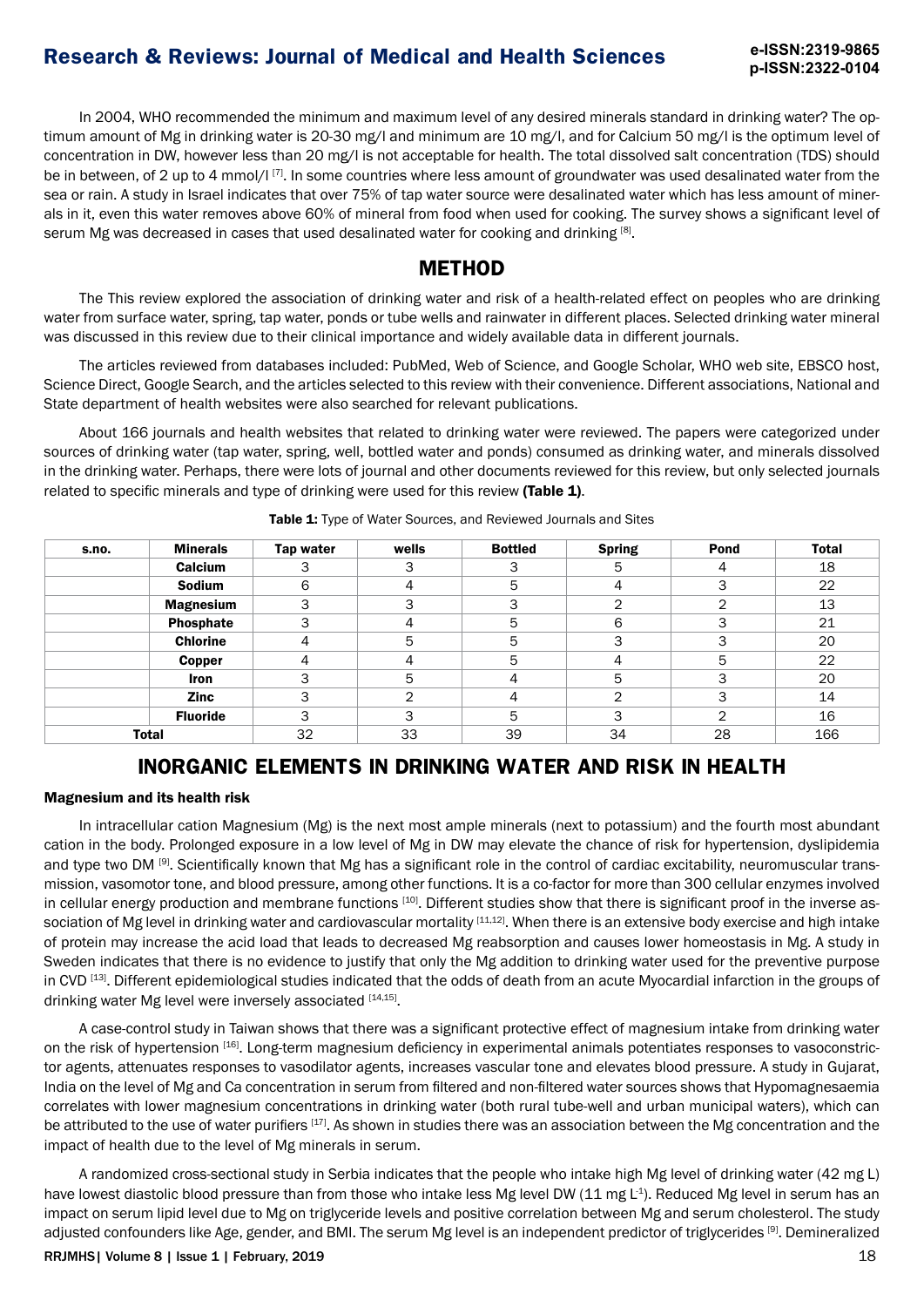water, which lost its Mg minerals that used for drinking water for a long time can increase morbidity and mortality from cardiovascular diseases, risks of motor neuronal disease, pregnancy disorder [7].

A case-control study in Taiwan indicates that there is no statistically significant association between people who consume low magnesium level drinking water and kidney cancer development. The study considered that there are confounding factors like consumption of food, amount of water intake, BMI that might affect the result [18].

#### Calcium in DW and its health risk

It is the main components of teeth and bone development, also used for vascular contraction, nerve transmission, and blood clotting system in our body. The most known disease with deficiency of calcium mineral is osteoporosis. Some literature shows that the deficiency of calcium might cause hypertension  $[7]$ . In terms of concentration of calcium is registered in relation to cardiovascular disease [13]. A systematic review of observational studies, 2009 revealed that there was no evidence was found on the association of cardiovascular disease and Calcium mineral in drinking water [11].

A study in Serbia shows that calcium in drinking water has a negative correlation to Ischemic heart disease. Low intake of calcium mineral was associated with independent of significant impact on the elevation of total cholesterol, triglyceride, and LDLcholesterol levels, and systolic and diastolic blood pressure, which indirectly increases the risk of IHD in the study population [15].

A cross-sectional study undergone on Norwegians population in, 2015 shows that there was an inverse association of Calcium minerals in Drinking water and Bone fracture in the male. 15% of men who intake low level of calcium in DW has had a lower hip fracture, but no significant association in older female populations. The association elevated by the minerals copper in drinking water [19].

A matched case-control study in Taiwan indicates that an individual who died with kidney cancer cases that had a high calcium concentration in their drinking water was attributed higher death than compared to the lower concentration of calcium in their DW  $^{[18]}$ . The calcium concentration in the body is determined by different factors like physical exercise, BMI, gender, age, smoking and alcohol consumption are known to affect the intake of Mg.

Sodium and its health risk.

### Sodium and its health risk

Source of Sodium minerals for our body is dietary sodium chloride and above three fourth of sodium gained from processed foods. Drinking water is one of the sources of sodium minerals. Sodium carries electrolytes that facilitate muscles contraction and nerve cell transmissions, also used for maintain fluid balance and blood volume. Daily maximum sodium concentration in our body should reach 2,300 milligrams for adults to age 50 and 1500 milligrams for those 51 or older based on the Dietary Guidelines for Americans in 2010. The guidelines also recommend a maximum intake of 1500 milligrams for people of any age who are African-American or who have hypertension, diabetes or chronic kidney disease [20].

The Imbalance ratio of sodium and potassium concentration in our body has an effect on health. When sodium becomes too high and K too low, it causes hypertension. To balance the sodium and potassium concentration in the blood required mineral called magnesium. This means the concentration of magnesium has an effect on the level of blood pressure [10,21]. The concentration of Na that gained from drinking water is not more that 10% of total Na intake. So how this 10% of Na concentration that intake from drinking water affects the human health will be the major question to be answered.

The contribution of sodium mineral from drinking water is less than other dietary sources of total dietary sodium. Since there are a lot of confounding factors was there between the association of diseases that related to sodium in water and other dietary sources. Still, there are no firm conclusions can therefore be drawn at present as to the importance of sodium in drinking- water and its possible association with disease. A review from 1960 to 2015 from PubMed, Scopus, and Web of Science indicates there were association between drinking water sodium concentration and blood pressure, however, the association between water sodium and human diastolic blood pressure is not determined yet in the reason of insufficient number of studies (largely in young populations) and the cross-sectional design and methodological drawbacks. Now a day the way of people living standard, climate change and changes the context of people's concerns of drinking water, minerals and its sources in a higher manner [22]. Further research is urgently warranted to investigate and guide intervention in this increasingly widespread problem.

### Fluoride and health risk

Fluoride helps in normal development and growth of children. Drinking water is the largest contributor to the daily fluoride intake for our body <sup>[23]</sup>. Mostly found in ground water and oceans naturally, however it requires fluoridation, which is the adjustment of fluoride to a recommended level for preventing tooth decay. "The World Health Organization acknowledges that fluoride is used to combat dental caries (tooth decay), particularly in areas of high sugar intake. It recommends that the optimal fluoridation of water ranges from 0.5 to 1.0 milligrams- per-liter." According to CDC due to tooth decay an estimated 51 million school hours and 164 million work hours are lost each year due to dental-related illness.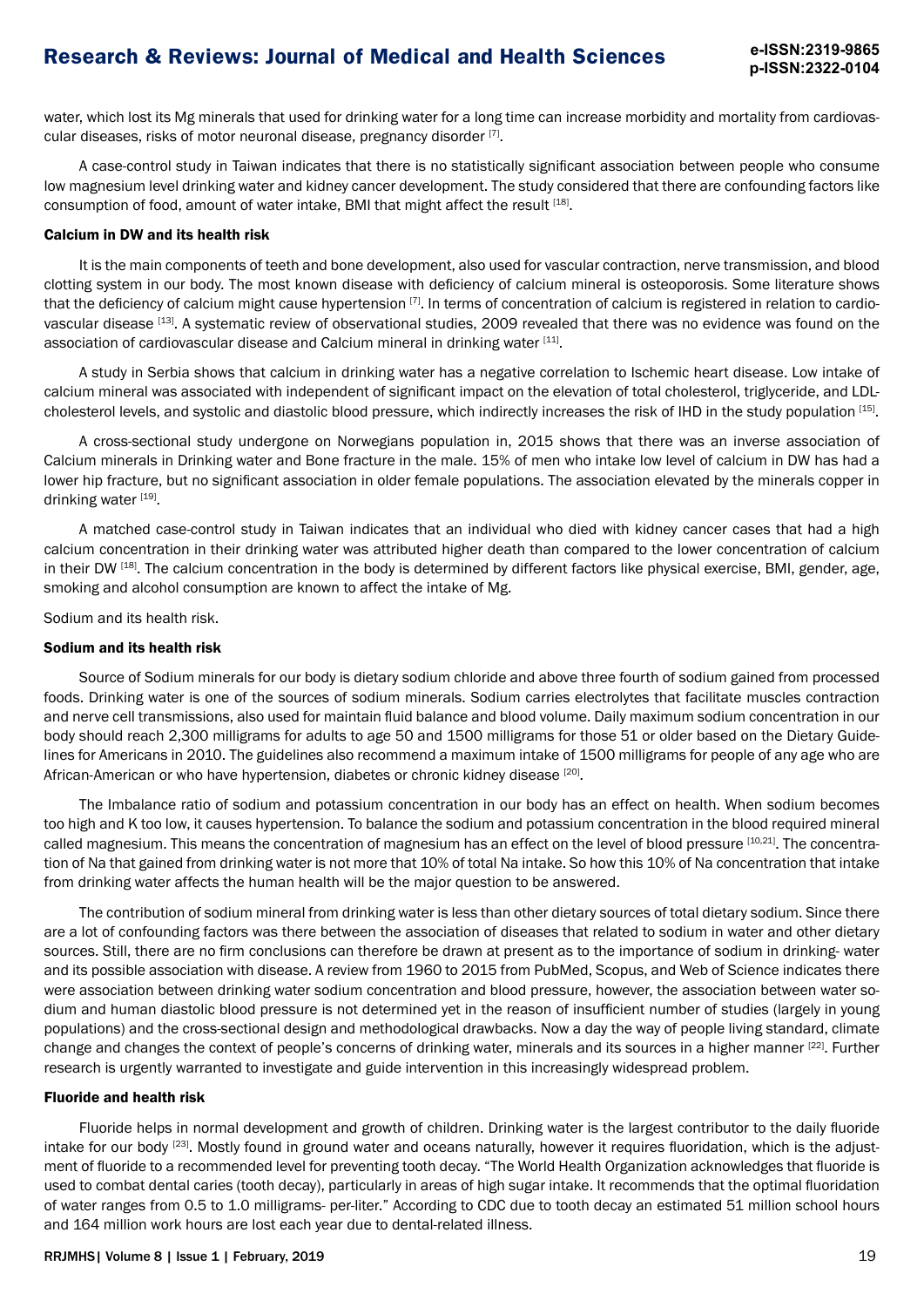Studies show the association of high fluoride concentration in drinking water and dental fluorosis is strong. Fluoride above the WHO requirement of 1.50 ppm causes dental fluorosis, which was indicated by the Ghanaian studies in children [24]. Most studies indicated that the prevalence of dental fluorosis is related to high concentration of fluoride and Based on their evidence, de-fluoridation of drinking water was recommended in places where high fluoride concentrations in drinking water than WHO recommendations [25-27].

In India, more than 60 million people drink water, which contain >1.5 mg/I concentration of fluoride and suffers with fluorosis [28]. It is difficult to treat dental fluorosis easily because the procedure is complex and hard to cover for people living at developing countries especially in rural areas [23]. There is no specific treatment for skeletal fluorosis, so it is better to use prevention mechanisms in those areas to control the prevalence (Table 2).

| S. No    | <b>Authorities</b>                              | Permissible limit of Fluoride concentration (mg/l) |  |  |
|----------|-------------------------------------------------|----------------------------------------------------|--|--|
|          | WHO (International Standard for drinking water) | 0.5                                                |  |  |
| $\sim$   | US Public Health Standard                       | $0.7 - 1.2$                                        |  |  |
| 3        | BIS (IS 10500)                                  | $1.0 - 1.5$                                        |  |  |
| $\Delta$ | Indian Council of Medical Research              | $1.0 - 2.0$                                        |  |  |
| 5        | <b>CPHFFO</b>                                   | $1.0 - 1.5$                                        |  |  |

Table 2: Drinking Water Standards for Fluoride Prescribed by Various Authorities [23]

#### Phosphate and its health risk

Phosphorous is one of important minerals that used for body growth of animals and plants. Exists in three forms: Orthophosphate, Meta-phosphosulfate and organically bound phosphate. Each compound contains phosphorus in a different chemical formula ortho form is produced by natural processes [29,30]. It appears as a phosphate compound in water. Condensed phosphate is used in to prevent corrosion, during in treatment of drinking water.

Phosphate has an important role in key stages of the Krebs cycle, also in the synthesis of ATP, DNA, RNA which are the backbone of any organisms. Phosphate in drinking water is not harmful to human beings, however, when it appears in high amount causes digestive problems [30]. The concentration of phosphorous in dissolved orthophosphate form in drinking water is ranged from mg/L 1.8 to 2.88 ppm [31].

Absence of phosphorous causes bone mass loss, muscle weakness, malaise, and pain. There were limited studies focused on the relationship between phosphorous in drinking water and its risk of health. There was not sufficient data in hand to address those matters, due to this concern it is difficult to conclude about the effect of phosphorous minerals in drinking water and its health implications.

### Chlorine and health risk

Chlorine is used disinfectant and oxidant in drinking-water treatment. The reaction of chlorine in water forms hypochlorite and hypochlorous acid. Present in most disinfected drinking- water at concentrations of 0.2-1 mg/l [32]. The recommended daily intake of chlorine concentration for health in 2 liters of drinking water for an average of 70 kg adults is for 0.4-1.5 g municipal water and 0.3-9 g for wells <sup>[2]</sup>. The primary purpose of having chlorine in the water is to destroy the bacteria and viruses that can enter a water system in many different ways. The American Environmental Protection Agency (EPA) requires treated tap water to have a detectable level of chlorine to help prevent contamination. The allowable chlorine levels in drinking water (up to 4 parts per million) pose "no known or expected health risk [including] an adequate margin of safety".

For a long time, chlorine is not considered as a very harmful effect on human health from drinking water. However, effects of chlorinated drinking water have just recently been recognized. From the report of the U.S. Council of Environmental Quality, "Cancer risk among people drinking chlorinated water is 93% higher than among those whose water does not contain chlorine [33].

Epidemiological studies show that chlorination of drinking water causes possible adverse health risks such as a small increased incidence of cancers in males and developmental effects on infants, due to the formation of chlorinated disinfection by-products (DBPs) in drinking water [34,35]. When Chlorine is added to the water, it combines with other natural compounds to form Trihalomethanes (chlorination by-products) or THMs. These chlorine byproducts trigger the production of free radicals in the body causing cell damage, and are highly carcinogenic. Although concentrations of these carcinogens (THMs) are low, it is precisely these low levels that cancer scientists believe are responsible for the majority of human cancers in the United States.

A review of 40 epidemiological studies in 2016 shows the effect of chlorination of drinking water and its health risks. However, studies insufficiently addressed the numerous challenges to DBP risk assessment, failing to evaluate the evidence for a causal relationship, not appropriately addressing the complex nature of DBP occurrence as a mixture of chemicals, not adequately characterizing exposure in space and time, not defining specific health outcomes, not accounting for characteristics of target populations, and not balancing potential risks of DBPs against the health benefits related with drinking water disinfection [36].

### Zinc and Iron health risk

20 RRJMHS| Volume 8 | Issue 1 | February, 2019 In 1996, the WHO guideline recommends the standard limit of zinc in drinking water is 3.0 mg/l and Iron 0.3 mg/l [37]. Zinc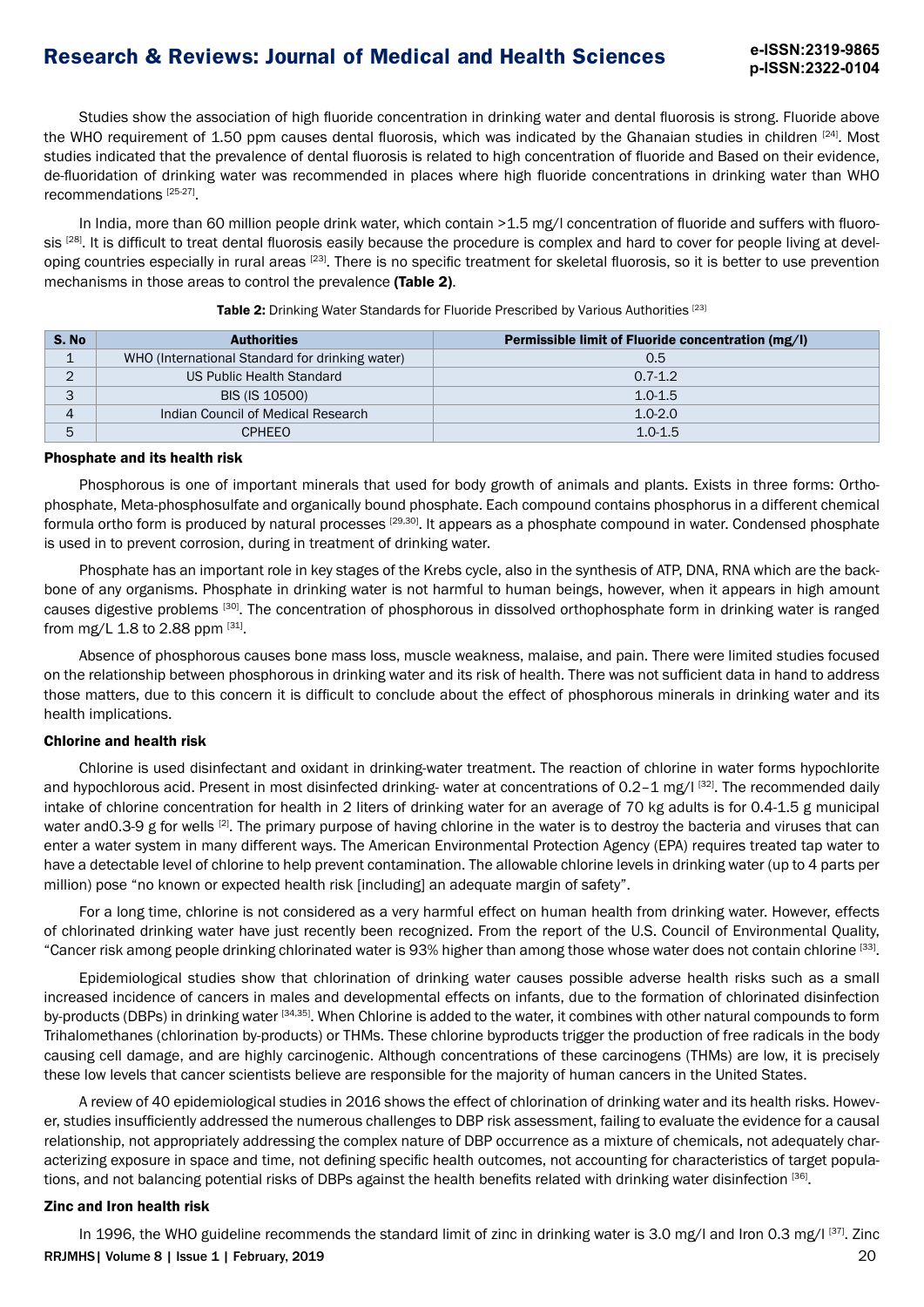is an essential nutrient for body growth and development. In natural surface waters, the concentration of zinc is usually below 10 µg/liter, and in ground waters, 10–40 µg/liter. According to Central Pollution Control Board (CPCB), it is 15 mg/L beyond these limits water becomes unsafe for drinking purpose [30]. It might be elevated in piping higher as a result of the leaching of zinc [38,39]. Previously zinc is known as an essential element for humans, and most health issues are focused on a deficiency of zinc rather than an excess, but now a day's studies show that the elevation of zinc in drinking water beyond permissible limits has an adverse effect on human health [40]. The exceeding amount of zinc enters the food chain through drinking water and cause toxicity.

An adult person daily intake of zinc can take up to 10-15 mg, but more than this, it becomes hazardous. A higher dosage of zinc also causes bio-accumulation of zinc in different body organs such as liver, kidneys, and gonads. Although kidney helps to remove excess zinc through homeostasis large amounts are difficult to remove from the body. Consuming large amounts of zinc causes nausea, vomiting, abdominal cramps, and anemia in humans [41].

Zinc is a public health problem when it exceeded the recommended limits in drinking water, however, there are no data was found in lesser Zn concentration in drinking water associated to risk to human health. The possibility of Zn mix with drinking water is increased due to expanding of industrialization increases Zn production from various sources such as corrosive pipelines, the release of industrial effluents, and metal leaching. Every water source will be exposed to zinc, so still needs to determine the level Zn in drinking water and assesses the effect in industrialized cities.

Iron is most commonly found in nature in the form of its oxides. Rarely found in nature, as the iron ions Fe<sup>2+</sup> and Fe<sup>3+</sup> readily combine with oxygen- and sulfur-containing. In drinking- water supplies, iron (II) salts are unstable and are precipitated as insoluble iron (III) hydroxide which settles out as a rust-colored silt. Iron concentrations of 1-3 mg/liter can be acceptable for people drinking anaerobic well-water [42].

#### Copper and health risk

Copper is an essential element for living organisms, most organisms require in a small amount for their diet. If the amount of copper is higher than there commended threshold, it causes an adverse effect on human health like nausea, diarrhea, stomach cramps and also leads to liver damage and kidney disease.

The concentrations of copper may have elevated in treated water, regularly increase during distribution. Mostly an acid pH or high-carbonate and in an alkaline pH water are the reason for the elevation of copper. Copper concentrations in drinking-water vary widely, with the primary source most often being the corrosion of interior copper plumbing. Levels in running or fully flushed water tend to be low, whereas those in standing or partially flushed water samples are more variable and can be substantially higher (frequently above 1 mg/l)  $^{[32]}$ . One acidic well water gave 250% of Cu (from pipes) (Table 3)  $^{[43]}$ .

| S. No | <b>Authorities</b> | <b>Acceptable limits</b>                      |
|-------|--------------------|-----------------------------------------------|
|       | <b>WHO</b>         | 5 mg/l (5000 µg/l)                            |
| -     | American           | 4 mg/L or 4 ppm                               |
|       | Indian             | 250-1000 mg/l; o.2 -1.0 for free chlorine ion |

Inappropriate intake of copper has an effect on body metabolism and leads to diseases. An experimental study shows prolonged exposure to high causes redox-active metal concentration in drinking water has been implicated in different neurological disorders such as Wilson's, Menkes', Alzheimer's, and Parkinson's diseases. Peoples extensively uses Cu tubing in the plumbing system, thus dissolving of Cu in water corrosion causes the metal to leach into the drinking water. The experiments in mouse show that the effect of Cu on AP-1 is unique and may involve direct modulation of DNA binding [45]. Another experimental study indicates that there is a positive relationship between Cu in drinking water and Alzheimer disease that increased by copper plumbing use in developed countries parallels the growing prevalence of Alzheimer's disease [46-48].

The concentration of copper increased through pollution or corrosion of water tubes. According to experimental studies, chronic intake of this high concentration of Cu in drinking water causes cerebral ischemic injury in mice. Copper contamination of drinking water also leads to impairment of EPCs and consequent reduction of angiogenesis in the ischemic brain which is the main risk factor for stroke and cardiovascular diseases [49-51].

21 RRJMHS| Volume 8 | Issue 1 | February, 2019 The future scenario of Cu concentration in drinking water and its health risk will be even worse, due to the practice of humans in the environment that make a change in climate and atmospheric CO<sub>2</sub>, and natural burning of fossil fuels together makes acid rain. The acidic nature of drinking water made corrosion of Cu in drinking water. Copper-containing pipes are the reason for the elevation of drinking water copper concentration in the presence of acidic PH of water [52]. Low levels of copper can be found naturally in all water sources. However, drinking water that has been left standing in household copper pipes for long periods of time is usually the main cause of higher levels of copper. Studies show reasonable correlations between copper concentration released from copper plumbing tubes due to corrosion, dissolution, precipitation and other processes in drinking water [53]. The normal adult requires approximately two to three milligrams of copper per person per day. More than 90% of the dietary need for copper is provided by food. Drinking water is usually provided less than 10% of your daily copper intake. Further study has been needed to explore the association of this 10% of Cu concentration in drinking water causes risk to human health.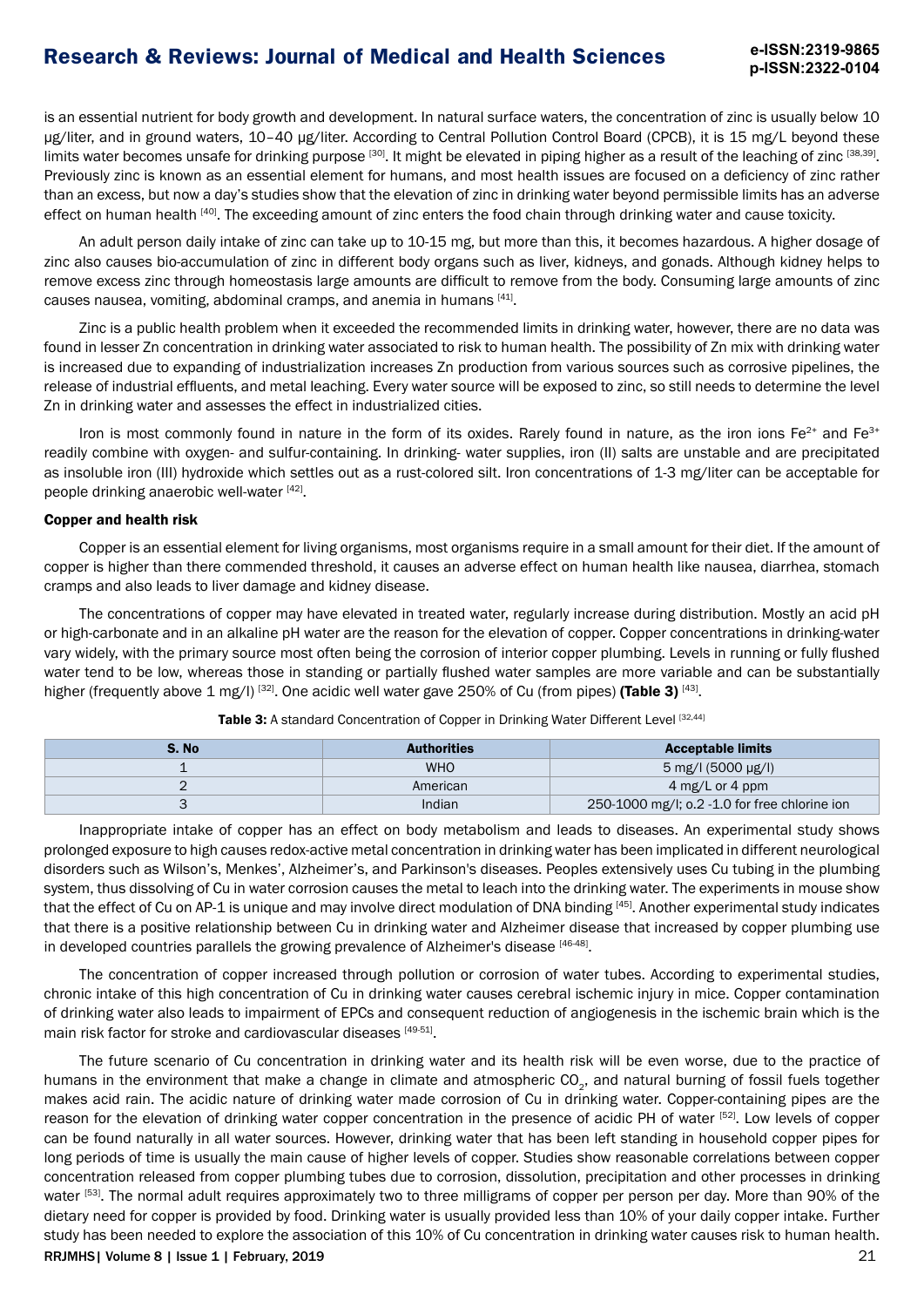## **COMPARISON BETWEEN TAP WATER AND BOTTLED WATER FROM THE ASPECT OF HEALTH RISK**

Now a day's bottled water is widely used as a source of drinking instead of tap water, however many studies indicated that there is and will be great debate on which one is more convenient for human health.

Studies on tap water shows that Lead (Pb) can permit in service lines containing drinking water and lead-containing plumbing, predominantly in the occurrence of corrosive water, it might cause neurodevelopmental in children even at low levels of exposure <sup>[54]</sup>. In the other side it is also showed in bottled water, where packed with plastics have an impact on drinking water. Studies indicated that bottled water contain a double dose of plastic particles (>100 um) than compared to Tap water on average of (10.4 *vs.* 5.45 particles/L) (Table 4) [55].

### **Key aspects** Tap water Tap Water Tap water Tap water Tap water Tap water Tap water Tap water Chlorine Motor (Note that the Note that the Note that the Note that the Note that the Note that the Note that  $\lambda$ **Fluoride** Mostly not and Mostly not often a set often often often  $\mathsf{M}$ **Cost** Cost Cost higher than tap Cost Less cost **Eco friendly** Research High Millet Less Research High Millet High Millet Millet Millet Millet Millet Millet Mil Safety and quality regulations and the control of the high moderate moderate moderate moderate **Environmental impact** and the state of the High impact the Very minimal very minimal **Extra added minerals No. 2018** No. 2018 No. 2019 No. 2019 No. 2019 No. 2019 No. 2019 No. 2019 No. 2019 No. 2019

Table 4: Comparison of bottled water and Tap water

Bottled water is collected from natural springs or public sources goes through a purification process and is then bottled and distributed to retail stores, however tap water is delivered through a system of pipes, pumps and purification systems to homes and buildings in the developed and developing world.

Most studies shows from the aspects of health risks in bottled water and tap water that elations the convenience of tap water and grants a more safe and better choice than bottled water. However, Tap water has its own limitations on the concern of quality, but when critically analyzed from the ecosystem, specifically environmental aspect, and also future aspects Bottled water causes much chaos for a diversified life on the earth than Tap water.

So, it is better to acquaint that a person who consume tap water have a better advantageous regarding with less health risk than bottled water. Instead of consuming tap water directly, using filter material is better to ensure safety and quality.

Generally, quality drinking water should contain important minerals set by national and international agreed standard limits. The likes of Calcium, Magnesium, and Sodium may provide clinically important portion of dietary, however Copper, zinc and arsenic should be avoided from drinking water due to its carcinogenic character that might lead to certain forms of cancer, cardiovascular disease and rare congenital malformation of central nervous system.

## **CONCLUSION AND RECOMMENDATION**

Now a day drinking water has a significant role in the public health. There are many factors that affect the quality of drinking water that affects the social health status, especially in the current scenario; urbanization and the spread of industrialization have a major factor to inhibit the quality of drinking water and social impact as a cause for community health. The residual of industries and urbanization provide unnecessary minerals to the source of drinking water sources.

Minerals in drinking water are very helpful for the human health during growth and development; however, beyond the acceptance limit it causes diseases. The primary purpose of determining the level of drinking water minerals is to protect the public health from mineral induced diseases. Important inorganic minerals like Na, Ca, Cl, F, Cu, Fe, Zn, Mg, and P are assessed in this review.

Calcium and Magnesium have a significant role in cardiovascular disease. Both minerals play a major role in water hardness though inverse roles in ischemic heart disease, acute Myocardial infarction, and cause for hypertension. Sodium also associated with hypertension, but it needs sufficient research has been needed to conclude. Dental fluorosis and the skeletal problem are associated with elevated fluoride concentration in drinking water. This is also major public health problems in the different region of African and Asian continents. Phosphorous in drinking water and its risk of health is shown a limited association in drinking water, however, elevated phosphorous causes some disturbance of metabolism. Exceeded concentration of zinc in drinking water in drinking water causes toxicity for the body; however, the effect of reduced Zn in drinking water is not well studied in the current scenario as the best knowledge of the reviewer. Experimental study shows copper (2+) in drinking water beyond permissible limits causes Alzheimer diseases which are a major public health problem in different continents.

Finally, the drinking water minerals are essential to growth and developments of human, however, maintaining the permissible limit has to be essential to keep producing a healthy generation for this world.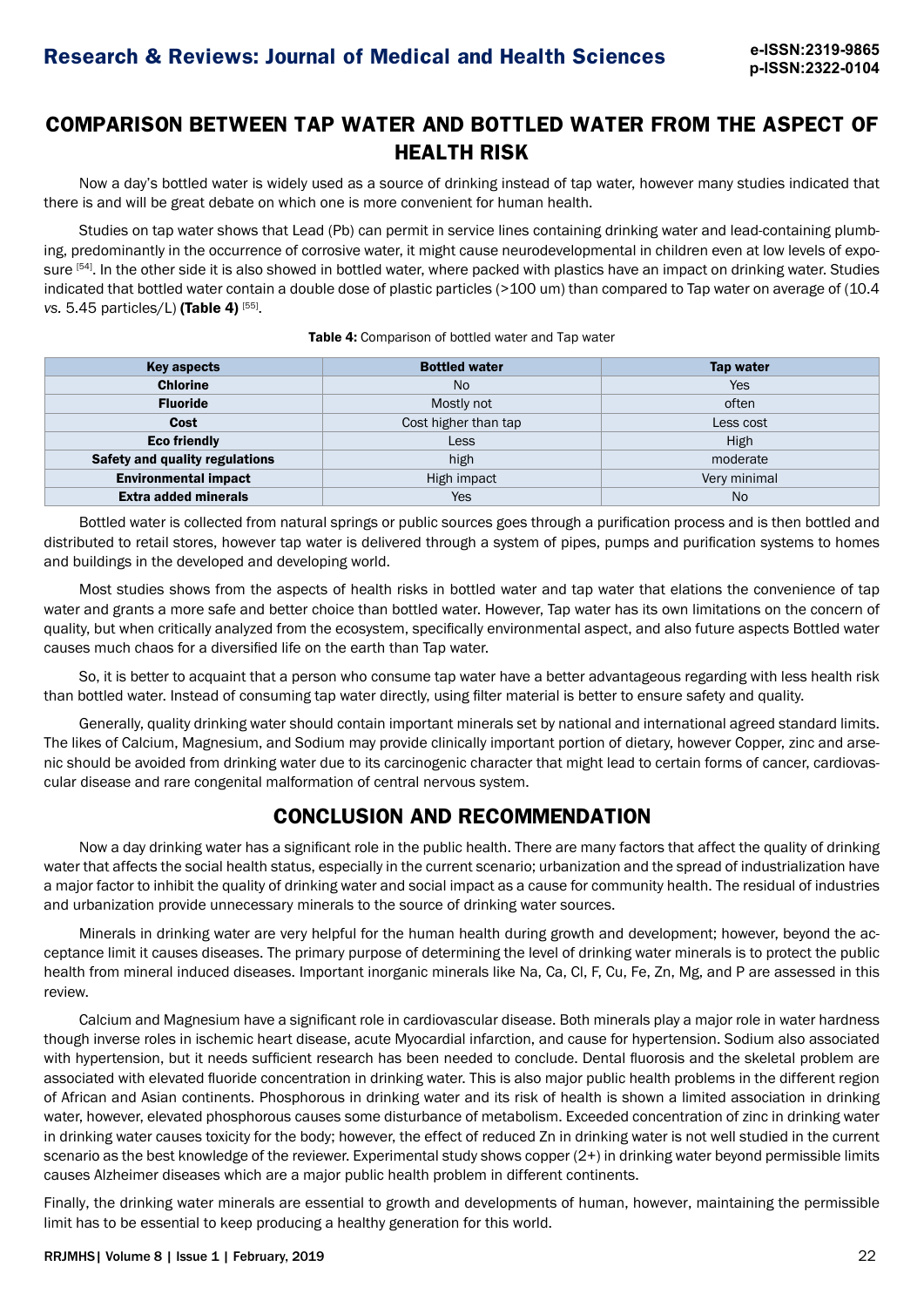### **REFERENCES**

- 1. Cidu R, et al. Drinking water quality: Comparing inorganic components in bottled water and Italian tap water. J Food Compost Anal 2011;24:184-193.
- 2. Rosborg I. Mineral element contents in drinking water-aspects on quality and potential links to human health. Inst Chem Eng 2005;100.
- 3. Sengupta P. Potential health impacts of hard water. Int J Prev Med. 2013;4:pp:866.
- 4. Zhang LE, et al. Probabilistic risk assessment of Chinese residents' exposure to fluoride in improved drinking water in endemic fluorosis areas. Envir Pollut 2017;222:118-125.
- 5. Panhwar AH, et al. Evaluation of Calcium and Magnesium Scalp Hair Samples of Population Consuming Different Drinking Water: Risk of Kidney Stone. Biol Trace Elem Res 2013;156:67-73.
- 6. World Health Organization. Guidelines for drinking-water quality: Incorporating first addendum, in Guidelines for drinkingwater quality. 2017.
- 7. Saini RD. Health Risks from Long-Term Consumption of Reverse Osmosis Water. Int J App Chem 2017;13:293-301.
- 8. Naser AM, et al. First Do No Harm: The Need to Explore Potential Adverse Health Implications of Drinking Rainwater. Envir Sci Tech 2017;51:5865-5866.
- 9. Gluvic Z, et al. Association of blood pressure and metabolic syndrome components with magnesium levels in drinking water in some Serbian municipalities. J Water Health 2012;10:161-169.
- 10. Ueshima K. Magnesium and ischemic heart disease: A review of epidemiological, experimental, and clinical evidences. Magnesium Res 2005;18:275-284.
- 11. Catling LA, et al. A systematic review of analytical observational studies investigating the association between cardiovascular disease and drinking water hardness. J Water Health 2008;6:433-442.
- 12. Rosanoff A. The high heart health value of drinking-water magnesium. Med Hyp 2013;81:1063-1065.
- 13. Rylander R. Magnesium in drinking water–a case for prevention? J Water Health 2014;12:34-40.
- 14. Rubenowitz E, et al. Magnesium in drinking water and death from acute myocardial infarction. Am J Epidemiol 1996;143:456- 462.
- 15. Stevanovic S, et al. Calcium and Magnesium in Drinking Water as Risk Factors for Ischemic Heart Disease. Polish J Envir Stud 2017;26:1673-1680.
- 16. Yang CY, et al. Calcium and magnesium in drinking water and the risk of death from hypertension. Am J Hypertens 1999;12:894-899.
- 17. Kanadhia KC, et al. A study of water hardness and the prevalence of hypomagnesaemia and hypocalcaemia in healthy subjects of Surat district (Gujarat). Magnesium Res 2014;27:165-174.
- 18. Chiu HF, et al. Calcium and magnesium in drinking water and risk of death from kidney cancer. J Toxicol Envir Health 2010;74:62- 70.
- 19. Dahl C, et al. Population data on calcium in drinking water and hip fracture: An association may depend on other minerals in water. Bone 2015;81:292-299.
- 20. Committee DGA. Report of the dietary guidelines advisory committee on the dietary guidelines for Americans to the Secretary of Agriculture and the Secretary of Health and Human Services. Agri Res Serv 2010.
- 21. Whang R, et al. Magnesium deficiency and refractoriness to potassium repletion. J Chronic Dis 1977;30:65-68.
- 22. Talukder MR, et al. Drinking water salinity and risk of hypertension: A systematic review and meta-analysis. Arch Envir Occupat Health 2017;72:126-138.
- 23. Khairnar MR, et al. Mitigation of Fluorosis-A Review. J Clin Diag Res 2015;9:5-9.
- 24. Firempong C, et al. Soluble fluoride levels in drinking water-a major risk factor of dental fluorosis among children in Bongo community of Ghana. Ghana Med J 2013;47: 16-23.
- 25. Aghdasi H, et al. A survey of relationship between drinking water fluoride concentration and dmft index in guidance school students: A case study Piranshahr and Poldasht, West Azerbaijan. Urmia Med J 2014;25:199-207.
- 26. Agili DE. A systematic review of population-based dental caries studies among children in Saudi Arabia. Saudi Dent J 2013:25:3-11.
- 27. Taghipour N, et al. National and sub-national drinking water fluoride concentrations and prevalence of fluorosis and of